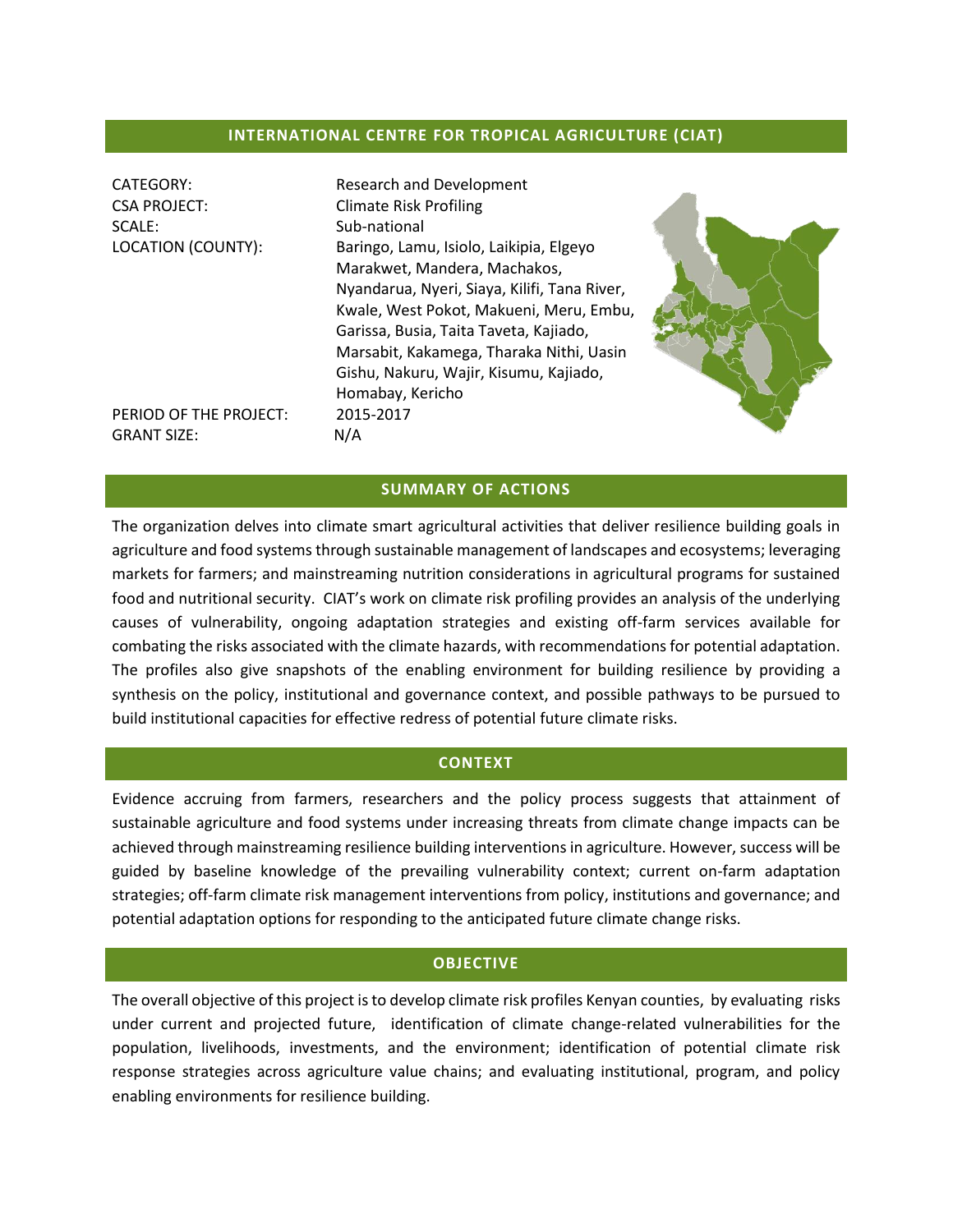| <b>KEY INTERVENTIONS</b>           |                                                                                                                                                                                                                                                                       |                                                                                                                                                                                                                                                                                                                                                                                                                                                                                                                                                                                                                                                       |  |
|------------------------------------|-----------------------------------------------------------------------------------------------------------------------------------------------------------------------------------------------------------------------------------------------------------------------|-------------------------------------------------------------------------------------------------------------------------------------------------------------------------------------------------------------------------------------------------------------------------------------------------------------------------------------------------------------------------------------------------------------------------------------------------------------------------------------------------------------------------------------------------------------------------------------------------------------------------------------------------------|--|
| <b>FARM LEVEL</b>                  | <b>TARGET(NO OF FARMERS)</b>                                                                                                                                                                                                                                          | <b>CSA INDICATORS MONITORED</b>                                                                                                                                                                                                                                                                                                                                                                                                                                                                                                                                                                                                                       |  |
|                                    |                                                                                                                                                                                                                                                                       |                                                                                                                                                                                                                                                                                                                                                                                                                                                                                                                                                                                                                                                       |  |
| <b>BEYOND FARM</b><br><b>LEVEL</b> | <b>TARGET BENEFICIARIES</b>                                                                                                                                                                                                                                           | <b>INDICATORS MONITORED</b>                                                                                                                                                                                                                                                                                                                                                                                                                                                                                                                                                                                                                           |  |
| Policy formulation                 | Farmers, Agricultural Extension<br>services, Weather and Climate<br>Services providers agro-input<br>supply chain, Transporters,<br>Traders, Agro-Processors,<br>storage and handlers, County<br>governments departments,<br>stakeholders, etc.                       | No. of policy briefs developed<br>$\bullet$<br>No. of fliers developed and distributed<br>$\bullet$<br>to target beneficiaries<br>No. of meetings held with each of:<br>$\bullet$<br>policy makers, climate services<br>providers, farmers, value chain actors,<br>and stakeholders                                                                                                                                                                                                                                                                                                                                                                   |  |
| Research                           | Farmers, Agricultural Extension<br>services, Weather and Climate<br>Services providers, value chain<br>actors (agro-input supply chain,<br>Transporters, Traders, Agro-<br>Processors, storage and<br>handlers), County government<br>departments, stakeholders, etc. | No. of field surveys conducted and reported<br>$\bullet$<br>No of Focus Group Discussions conducted<br>$\bullet$<br>No of validation and results dissemination<br>$\bullet$<br>conferences held<br>No of research papers published<br>$\bullet$<br>No of policy briefs published<br>$\bullet$<br>Agriculture and demographics (food<br>$\bullet$<br>security status, poverty rates etc.),<br>vulnerability to climate risks,<br>institutional capacity to deliver on CSA<br>programs/projects<br>Climate/weather indices i.e<br>$\bullet$<br>temperature, precipitation-frequency<br>and variation<br>Climate hazards-drought and floods<br>$\bullet$ |  |
| Communication                      | Farmers, Agricultural Extension<br>services, Weather and Climate<br>Services providers, value chain<br>actors (agro-input supply chain,<br>Transporters, Traders, Agro-<br>Processors, storage and<br>handlers), County government<br>departments, stakeholders, etc. | No. of policy briefs developed and shared<br>$\bullet$<br>with policy makers<br>No. of fliers developed and shared<br>No. of electronic and print media reports<br>$\bullet$<br>presented to public                                                                                                                                                                                                                                                                                                                                                                                                                                                   |  |

# **PARTICIPATION IN KEY CLIMATE &AGRICULTURE NETWORKS**

CIAT is a member of the Climate Smart Agriculture MultiStakeholder Platform.